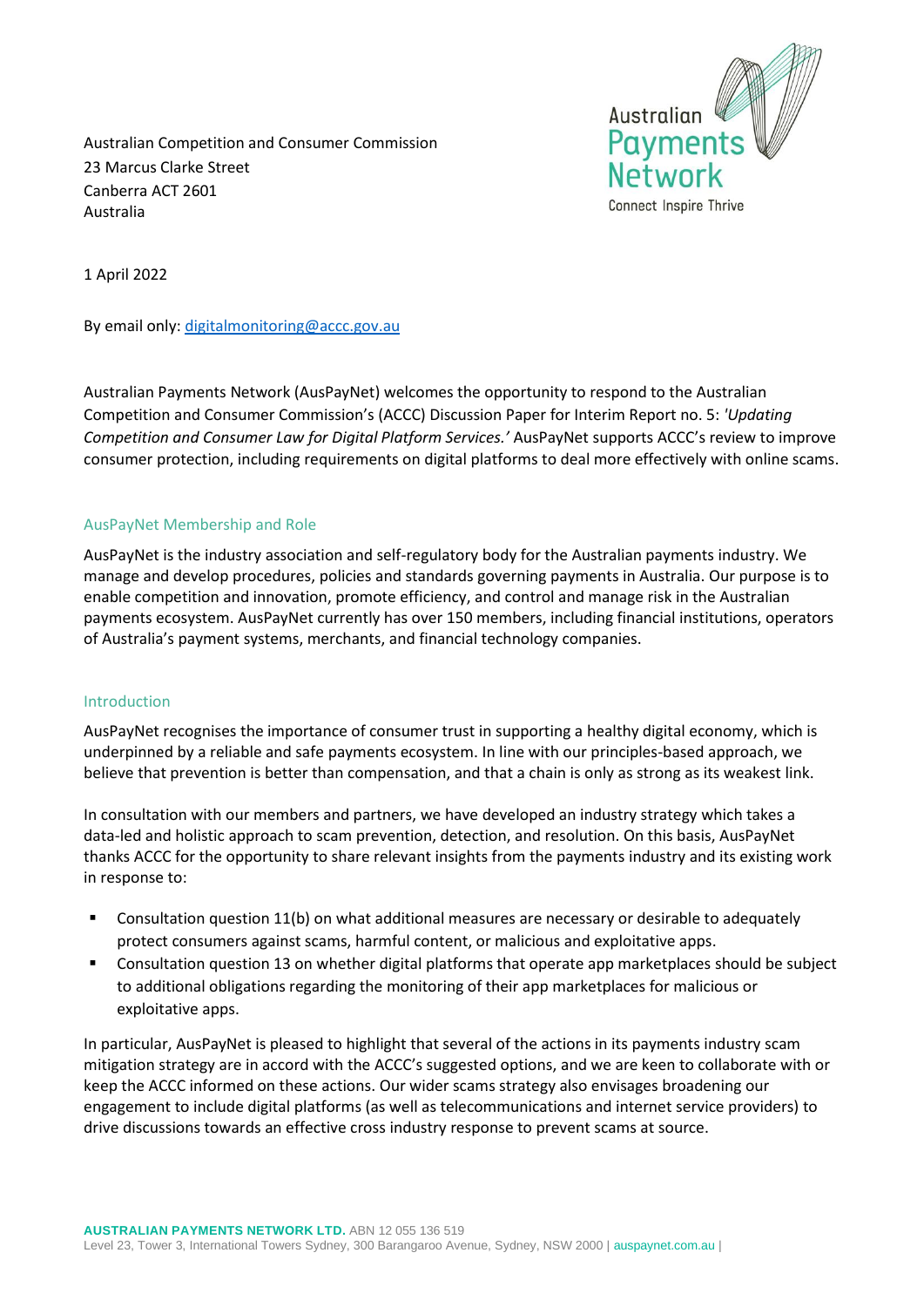# Payments Industry Collaboration in Scams Prevention, Detection and Resolution

Participants across the payments industry are working together to protect end users from fraud and scams. This includes collaborating with law enforcement and sharing intelligence to target offenders harming our community and economy. The industry continues to invest heavily in providing resources and technical solutions to protect customers and mitigate risk. For example, one technical solution is the New Payment Platform's use of PayID. A summary of current work regarding the enablement of scams prevention, detection and resolution is set out below.

## Industry Scams Strategy

Launched on 12 November 2021, the scams strategy is a collaboration between AusPayNet, the Australian Banking Association, Australian Financial Crimes Exchange (AFCX), and IDCARE. The coordinated approach will build on existing industry efforts by focusing on five key pillars of work:

- 1. **Improving knowledge and information sharing** among industry participants to better respond to evolving scam trends and evaluate the impact scam prevention efforts are having (led by AusPayNet).
- 2. **Setting industry standards** by collaborating to determine best practice and ensuring more consistent industry positions, stakeholder engagement, responses to scams and customer support (led by AusPayNet).
- 3. **Minimising the impact of scams on affected customers** by ensuring they receive clear, effective, and timely support and staff are well trained to assist them (led by AusPayNet with specialist input from IDCARE).
- 4. **Maximising customer awareness of scams** by developing and implementing industry-wide programs to facilitate greater awareness of scams and where to go for help (led by ABA).
- 5. **Enhancing data collection** by consolidating and expanding data collection on scams and generating insights to help drive scam-prevention responses (led by AFCX).

### AusPayNet Economic Crime Forum to Improve Knowledge and Information Sharing

Through its Economic Crime Forum, AusPayNet promotes collaboration between its financial institution members, Australian law enforcement, Australia's intelligence agencies, and the AFCX. The AFCX provides contemporary data delivering insights into the top threats, enabling the Economic Crime Forum to focus on the key priorities, engage government partners, increase consumer awareness, and develop crime prevention strategies and technical risk mitigation controls.

### AusPayNet in Setting Industry Standards

In January 2020, AusPayNet and ID Care released identity theft and scam response standards and guidelines. These guidelines include minimum response measures by payment industry organisations to effectively manage and identify theft and scam related risks; ensure that response measures and processes have examined the likely impact on customers prior to application; and practical guidance when engaging with customers who may have experienced scams. AusPayNet has commenced a review to update these guidelines to ensure that they remain fit-for-purpose and in alignment with ACCC's current thinking in its proposed reform options (such as the drafting of dispute resolution processes and ensuing requirements).

### Issue at Hand - Importance of Digital Platforms and Gap in Cross-Industry Dialogue

Participants in the payments industry are focused on the three largest categories of scams: investment scams; dating/romance scams; and remote access scams (including business email compromise)<sup>1</sup>, all of

<sup>1</sup> AFCX, Scams Report January - December 2021.